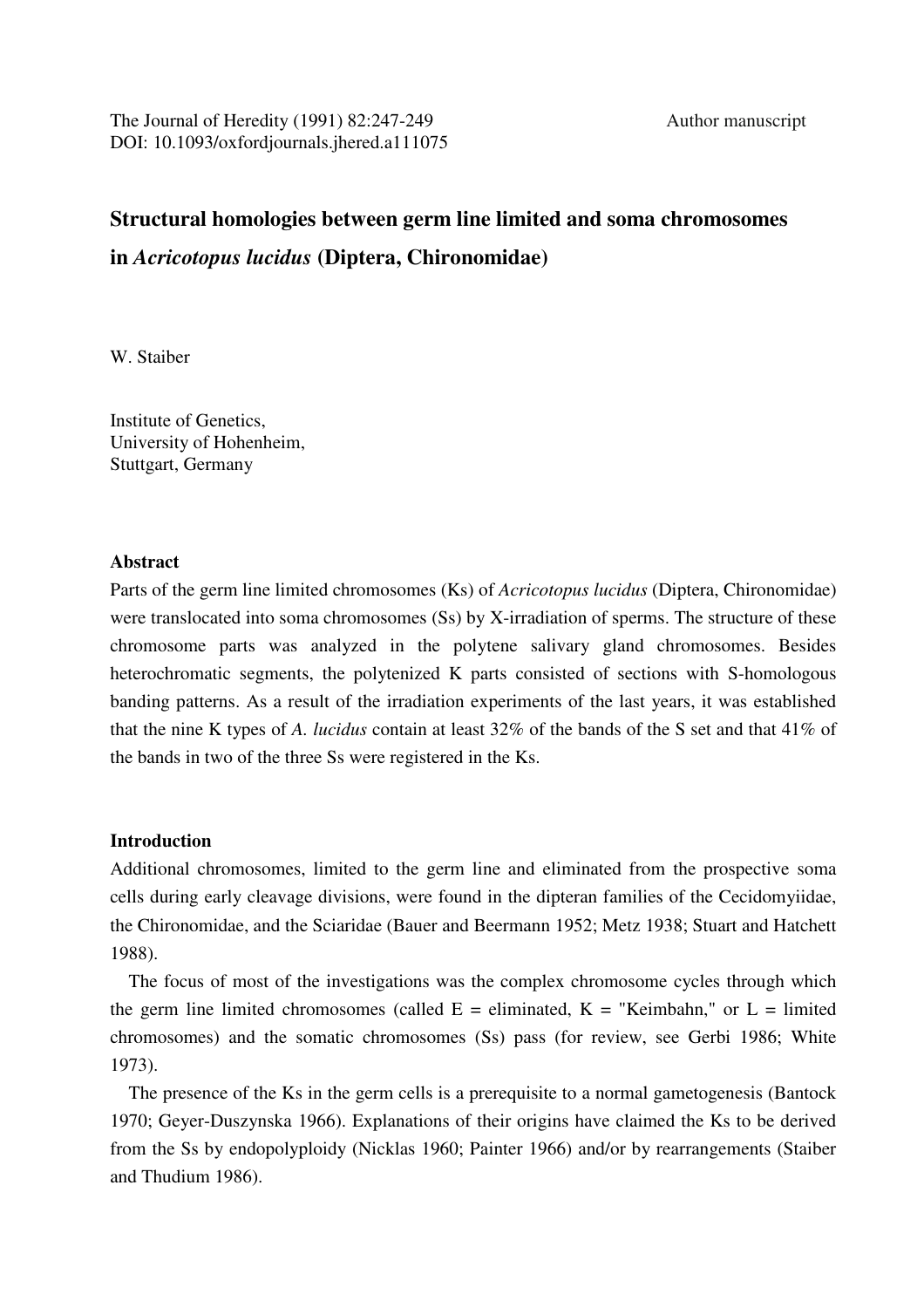The structure of the Ks was investigated in the chironomids *Smittia parthenogenetica* and in *Acricotopus lucidus* on X-ray induced K-S-rearrangements in the giant salivary gland chromosomes (Bauer 1970; Staiber and Thudium 1986). In *A. lucidus* the translocated polytenized K sections consisted of heterochromatic segments and/or of euchromatic sections with banding patterns homologous to sections of the salivary gland Ss.

 In the last years further X-irradiation experiments were made to collect K-derived S-homologous sections and to determine to what extent sections of the S set are present in the K complement of *A. lucidus.* The present paper is a final report of these experiments.

#### **Materials and Methods**

Male imagines of *Acricotopus lucidus* kept from laboratory stocks were X-rayed in different experiments with various doses from 1,500 R to 5,000 R using either a Seifert X-ray machine "Eresco 200" or a Philips X-ray machine "Macrotank G 300" (200 kV, 5 mA, equal to about 94 R/min in 20 cm focus distance). After X-raying, I placed males with nonirradiated females.

Salivary glands explanted from  $F_1$  larvae were fixed in 3:1 ethanol-acetic acid and stained in carmine-acetic acid and then in orcein acetic-lactic acid, as described in Staiber and Behnke (1985).

#### **Results and Discussion**

I found chromosome mutations resulting from X-irradiations of male imagines in the salivary gland chromosomes of 403  $F_1$  larvae from a total of 1982 larvae examined. The category of K-Srearrangements was represented with 16 mutations (about 4%, Table 1): ten cases of insertions of euchromatic sections with banding patterns - nine with S-homologous (no. 1 and nos. 3-10, Figure 1A,B), and one with unidentified bands (no. 11); five cases of insertions of heterochromatic segments (nos. 12-16, Figure 1A,C); and one case of a S-linked K part composed of heterochromatic segments and S-homologous sections (no. 2).

 In *A. lucidus* male meiosis is completed in all germ cells in the prepupal stage, and the Xirradiated imagines contain exclusively differentiated sperms. Beside the Ks, a sperm contains each of the three Ss only once. Duplications of S sections and insertions of heterochromatic segments found in the salivary gland chromosomes of the F, larvae must therefore derive only from the Ks, since the polytene Ss showed no deletions, complete band sequences, or intact heterochromatic centromere blocks.

 The numbers of bands of the K-derived euchromatic insertions range from 8-159 (Table 1). In most cells the K insertions are somatically paired with the homologous S section (Figure 1B). The band patterns of the K sections of animals nos. 1-10 were homologized with sections of the polytene salivary gland S set. In Figure 1A the extents of the S-homologous K sections are indicated with bars, and the insertion points of the K-derived heterochromatic segments are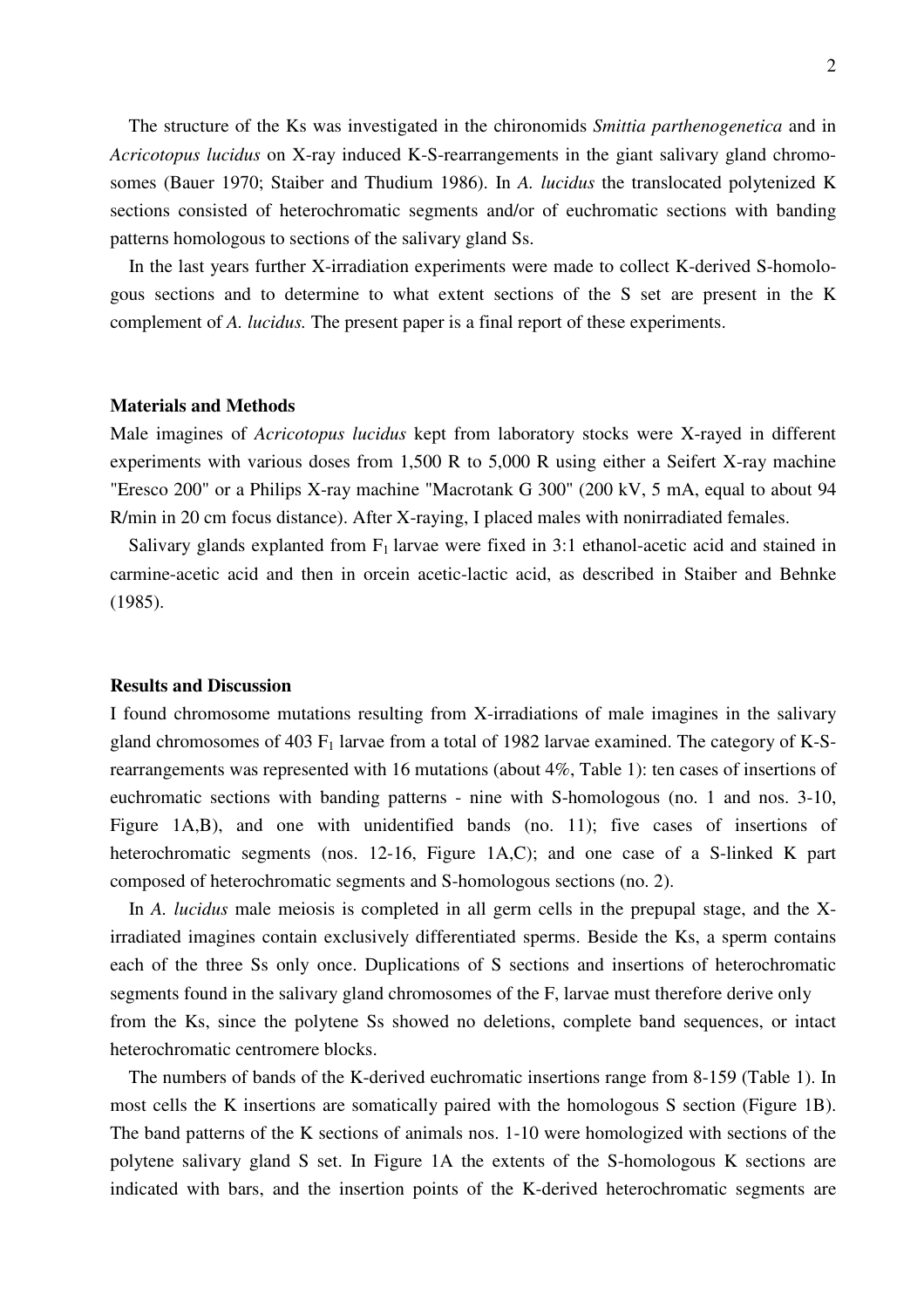marked with arrowheads. The borders of the S-homologous K insertions of animal nos. 1 and 4 could not be determined exactly as one band. Also, in Figure 1A the extent of the S-homologous

| Table 1. Composition of K sections in X-ray induced |
|-----------------------------------------------------|
| K-S-rearrangements in the polytene salivary gland   |
| chromosomes of A. lucidus                           |

| Animal<br>no.   | <b>Composition and desig-</b><br>nation of bands <sup>a</sup> of the<br>translocated K sections | No. of<br><b>bands</b> |
|-----------------|-------------------------------------------------------------------------------------------------|------------------------|
| 1 <sup>b</sup>  | 1C95-1E9, 11                                                                                    | $58 - 59$              |
| 2 <sub>b</sub>  | 3C85-3D11/HSc                                                                                   | 130                    |
|                 | 3D25-3F55/HS                                                                                    |                        |
| 3               | 3E65-3F31                                                                                       | 34                     |
| 4               | 4B97-4E19, 21, 23                                                                               | 112-114                |
| 5               | 4H13-4I91                                                                                       | 90                     |
| 6               | 5D51-5G25                                                                                       | 138                    |
| 7               | 5D57-5F99                                                                                       | 122                    |
| 8               | 5F49-5G57                                                                                       | 55                     |
| 9               | 6E93-6I9                                                                                        | 159                    |
| 10 <sup>b</sup> | 6F39-6G3                                                                                        | 33                     |
| 11              | ?                                                                                               | 8                      |
| 12 <sup>b</sup> | НS                                                                                              |                        |
| 13              | НS                                                                                              |                        |
| 14 <sup>b</sup> | НS                                                                                              |                        |
| 15 <sup>b</sup> | НS                                                                                              |                        |
| 16 <sup>b</sup> | НS                                                                                              |                        |
|                 |                                                                                                 |                        |

<sup>a</sup> Nomenclature of bands according to the chromosome maps in Staiber and Behnke (1985).

<sup>b</sup> From Staiber and Thudium (1986).

 $\epsilon$  HS = heterochromatic segment.

section of a small K, which probably escaped from the soma elimination and occurred spontaneously and polytenized in the salivary gland cells (Staiber 1987), is indicated by a broken bar in the short arm of soma chromosome SI. The eight-band sequence of the K insertion in animal no. 11 is too short to identify. In Table 1 this is indicated with a question mark. No pairing of this short section with any part of the S set was observed. An insertion exhibiting a Kspecific banding pattern was not found in the mutated  $F_1$  larvae.

 A total of 703 to 706 bands of the 2216 bands drawn in the salivary gland chromosome maps of *A. lucidus* (n = 3, Staiber and Behnke 1985) were found in the K-derived sections of animal nos. 1-10 (Table 2). This means that at least 32% of the bands of the three Ss are parts of the nine different K types that form, in various combinations, the sperm K complements of *A.lucidus*  (Staiber 1988). Besides the three Ss, up to 16-18 Ks (Staiber 1988; Staiber and Thudium 1986) may be present in a sperm. Looking at the soma chromosomes SII and SIII only, the percentage of S-bands detected in the K insertions even reach 41%.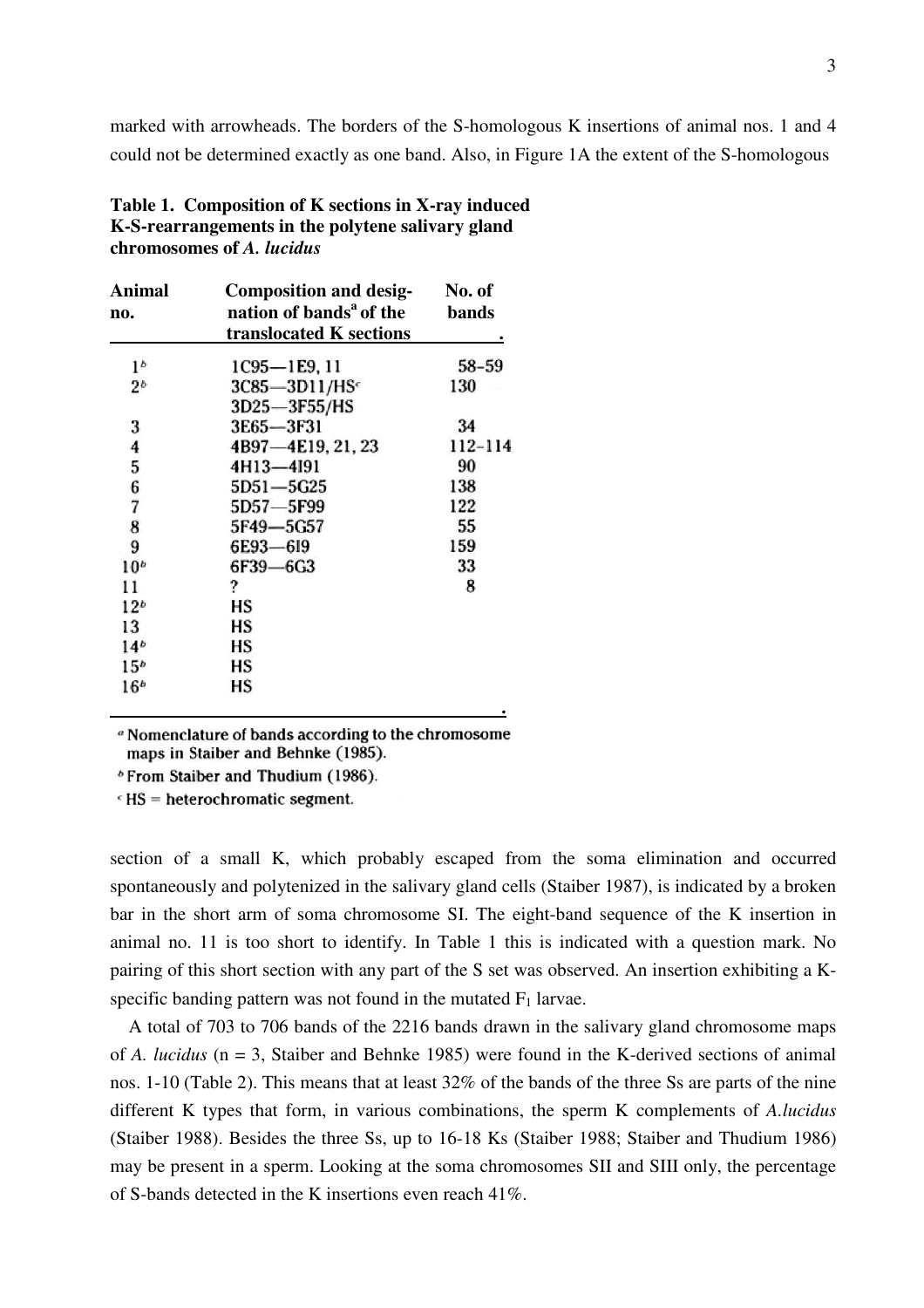As may be seen in Figure 1A, some K-derived S-homologous sections overlap. That is, some K insertions contained the same sequences of S-bands, some sections of the short arm of SII (e.g., nos. 2,3), some sections of the short arm (nos. 6,7,8), and some sections of the long arm of SIII (nos. 9,10). Possibly these sections are present more frequently in the sperm K complements than in others. This may come from the fact that these sections exist repeatedly in the nine K types.



**Figure 1.** (A) Polytene somatic (S) chromosome set from the anterior lobe of a larval salivary gland of *Acricotopus lucidus* indicating the S-homologous sections (bars, animals nos. 1-10) found to exist in the germ line limited chromosomes (Ks) and the insertion points of the K-derived heterochromatic segments (arrowheads, animals nos. 12-16). The broken bar in the short arm of I shows the extend of the Shomologous section of a sponaneously polytenized small K (see text). (**B**) Insertion of a K-derived Shomologous section somatically paired with the homologous region in the short arm of III, animal no. 8. (**C**) Insertion of a K-derived heterochromatic segment, animal no. 13. Chromosome I, II, III; BR = Balbiani ring; C = centromeric region; N = nucleolus; boldface numbers: 1, 3, 5 short and 2, 4, 6 long chromosome arms. Bars represent 50 µm (**A**) and 10µm (**B**, **C**).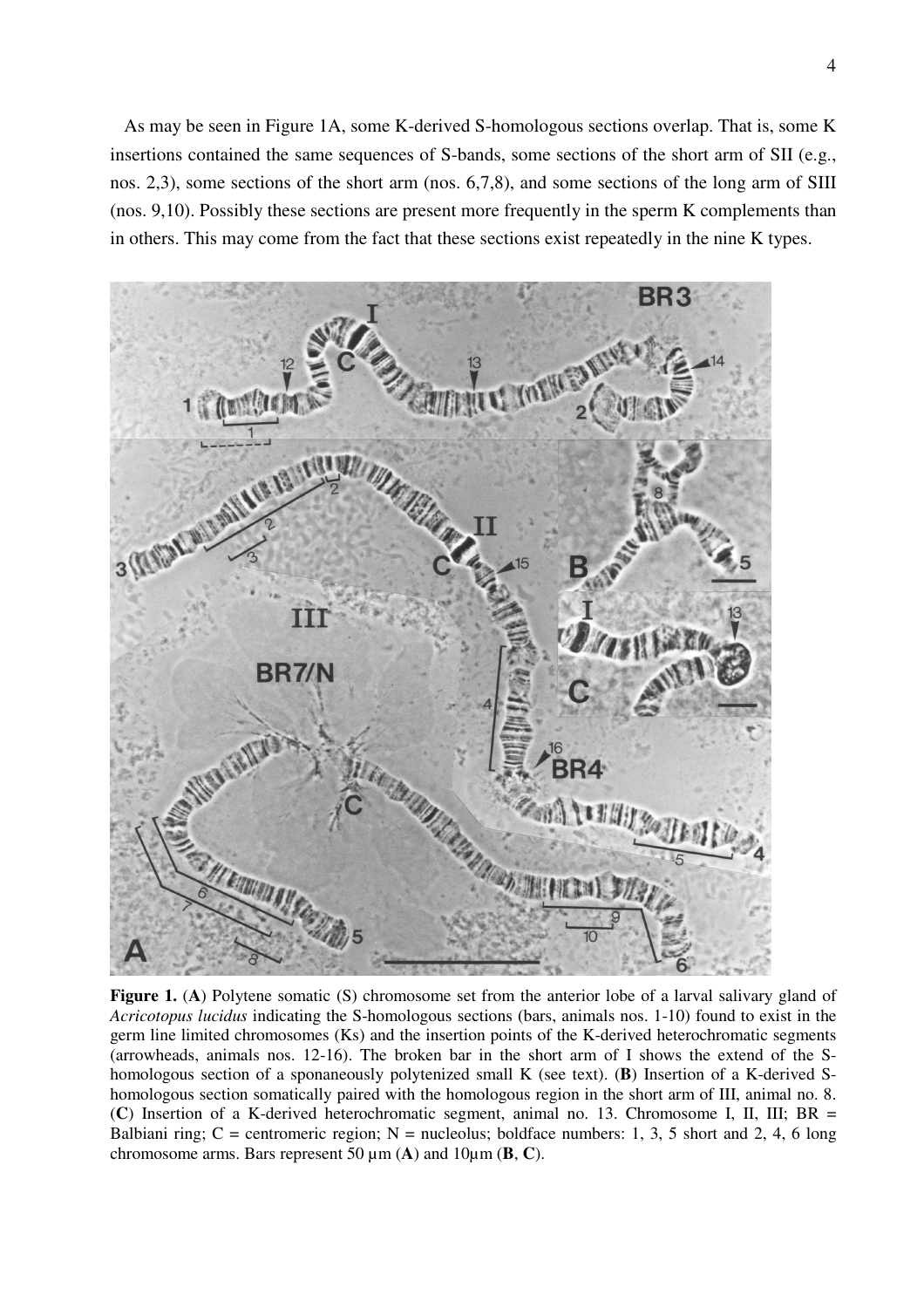| S-homologous                  | No. of       | <b>Animal</b><br>no. |
|-------------------------------|--------------|----------------------|
| sections                      | <b>bands</b> |                      |
|                               | $58 - 59$    |                      |
| 1C95-1E9, 11<br>$3C85 - 3D11$ | 14           | 2                    |
| 3D25-3F55                     | 116          | 2, 3                 |
| 4B97-4E19, 21, 23             | 112-114      | 4                    |
| 4H13-4I91                     | 90           | 5                    |
| 5D51-5G57                     | 154          | 6, 7, 8              |
| 6E93-619                      | 159          | 9, 10                |
| Total                         | 703-706      |                      |
|                               |              |                      |

**Table 2. S-homologous sections demonstrated to exist in the Ks of** *A. lucidus* 

Multivalents formed by nonhomologous K types recently reported for the male meiosis of *A.lucidus* (Staiber 1989), probably initiated by crossing over between homologous sections in otherwise nonhomologous Ks, would support this point of view. Another interpretation might be that some K types are present more frequently, with more homologues per K complement, than others. This fact was established for the germ line limited chromosome K4, which was found to be present mostly with 2-5 exemplars per K complement (Staiber 1988). The results presented here raise remarkably the number of S-homologous bands demonstrated to exist in the nine K types of *A. lucidus* from 10% in an earlier study (Staiber and Thudium 1986) to 32% in the present study. The high percentage of bands of the S set found to exist in the K complement strongly corroborates the idea that the Ks derived from the Ss by way of endopolyploidy (Nicklas 1960; Painter 1966) and/or by way of rearrangements (Staiber and Thudium 1986).

**Acknowledgements** The author thanks Professor F. Mechelke, Brigitta Aich, and Irmgard Wech for their support.

## **References**

- Bantock CR, 1970. Experiments on chromosome elimination in the gall midge, *Mayetiola destructor.* J Embryol Exp Morph 24:257-286.
- Bauer H, 1970. Rearrangements between germ-line limited and somatic chromosomes in *Smittia parthenogenelica* (Chironomidae, Diptera). Chromosoma 32:1-10.
- Bauer H and Beermann W, 1952. Der Chromosomencyklus der Orthocladiinen (Nematocera, Diptera). Z Naturforsch 7b:557-563.
- Gerbi SA, 1986. Unusual chromosome movements in sciarid flies. In: Results and problems in cell differentiation:Vol. 13. Germ line-soma differentiation CHennig W, ed). Berlin, Heidelberg: Springer-Verlag; 71-104.